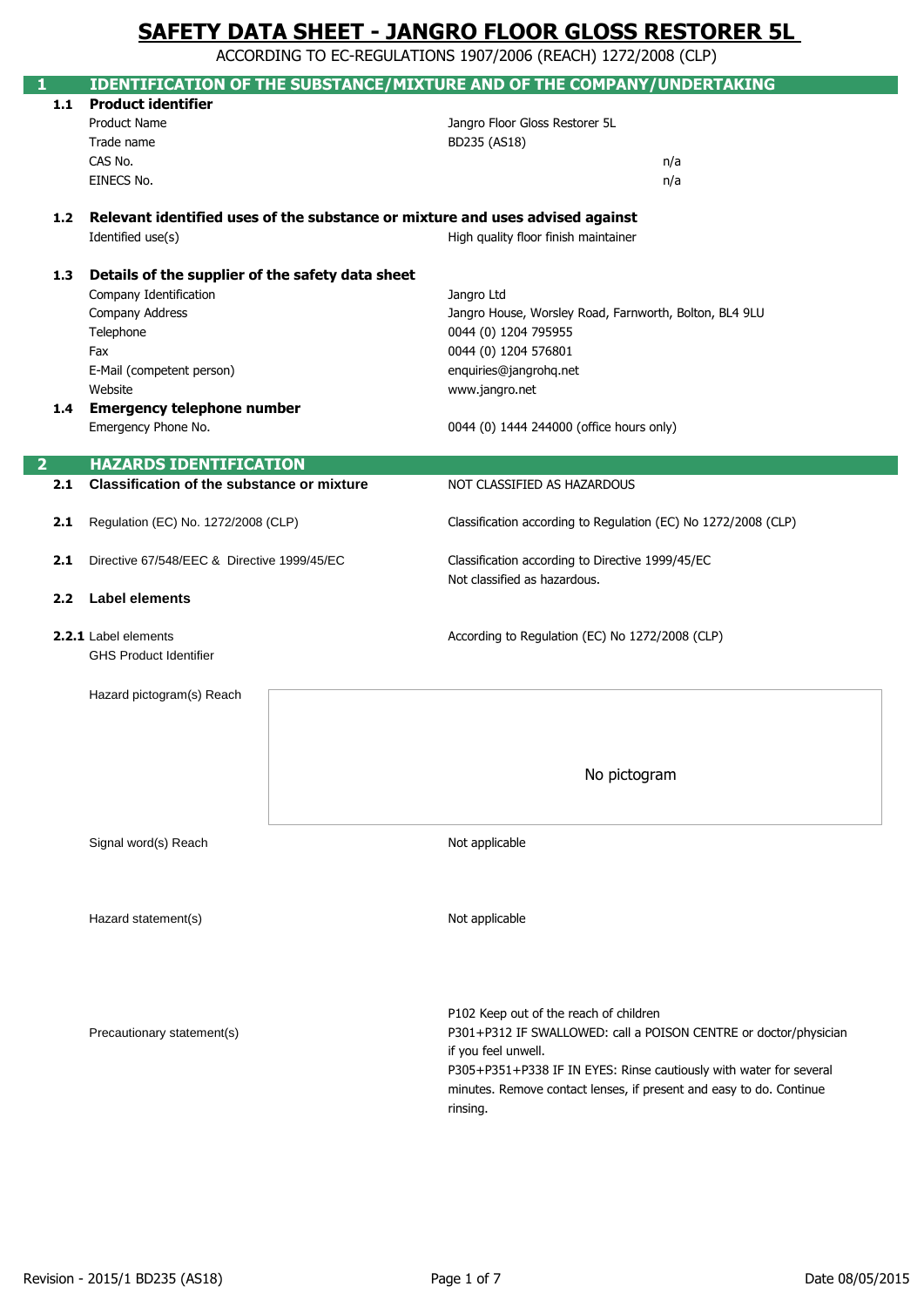ACCORDING TO EC-REGULATIONS 1907/2006 (REACH) 1272/2008 (CLP)

### **3 COMPOSITION/INFORMATION ON INGREDIENTS**

**3.1 Substances**

| <b>Hazardous</b><br>Ingredient(s): |           | <b>EINECS No CAS NUMBER</b> | $%$ W/W  | <b>REACH according to</b><br>Directive67/548/EEC | <b>CLP/GHS according to Regulation</b><br>EC/1272/2008 |
|------------------------------------|-----------|-----------------------------|----------|--------------------------------------------------|--------------------------------------------------------|
|                                    |           |                             |          |                                                  |                                                        |
|                                    |           |                             |          |                                                  |                                                        |
|                                    |           |                             |          |                                                  |                                                        |
|                                    |           |                             |          |                                                  |                                                        |
|                                    |           |                             |          |                                                  |                                                        |
| <b>Non Hazardous</b>               |           | <b>EINECS CAS NUMBER</b>    | %W/W     |                                                  |                                                        |
| Ingredient(s):                     | <b>No</b> |                             |          |                                                  |                                                        |
| Acrylic Polymer                    |           |                             | $5 - 15$ |                                                  |                                                        |
| Polythene wax                      |           |                             | $<$ 5    |                                                  |                                                        |

### **4.1 Description of first aid measures (Symptoms)**

Inhalation Skin Contact Eye Contact Ingestion Additional Information

### **4.2 Description of first aid measures (Actions)** Inhalation

Skin Contact Eye Contact

Ingestion:

Additional Information **5 FIRE-FIGHTING MEASURES**

## **5.1 Extinguishing media**

- Suitable Extinguishing Media
- **5.2 Special hazards arising from the**  Substance or mixture Exposure hazards
- **5.3 Advice for fire-fighters** Special protective equipment for fire fighters

In combustion emits toxic fumes

Obtain medical attention in severe cases.

Symptomatic treatment

No symptoms expected

May cause transient irritation

Wash skin with water. In severe cases consult a doctor.

Always launder contaminated clothing before re-use

10-15 minutes. Obtain medical attention if irritation persists

Do not give anything by mouth to an unconscious person.

Do not induce vomiting. Obtain medical advice if patient unwell.

Product not flammable. Water spray, foam, dry powder or CO2

In case of contact, rinse immediately with plenty of water for at least

Wash out mouth with water and give copious amounts of water to drink.

If affected, remove to fresh air, keep warm and at rest.

May cause irritation to the mouth, throat and digestive tract

They may be mild irritation in sensitive individuals

Full protective equipment including self-contained respiratory protection

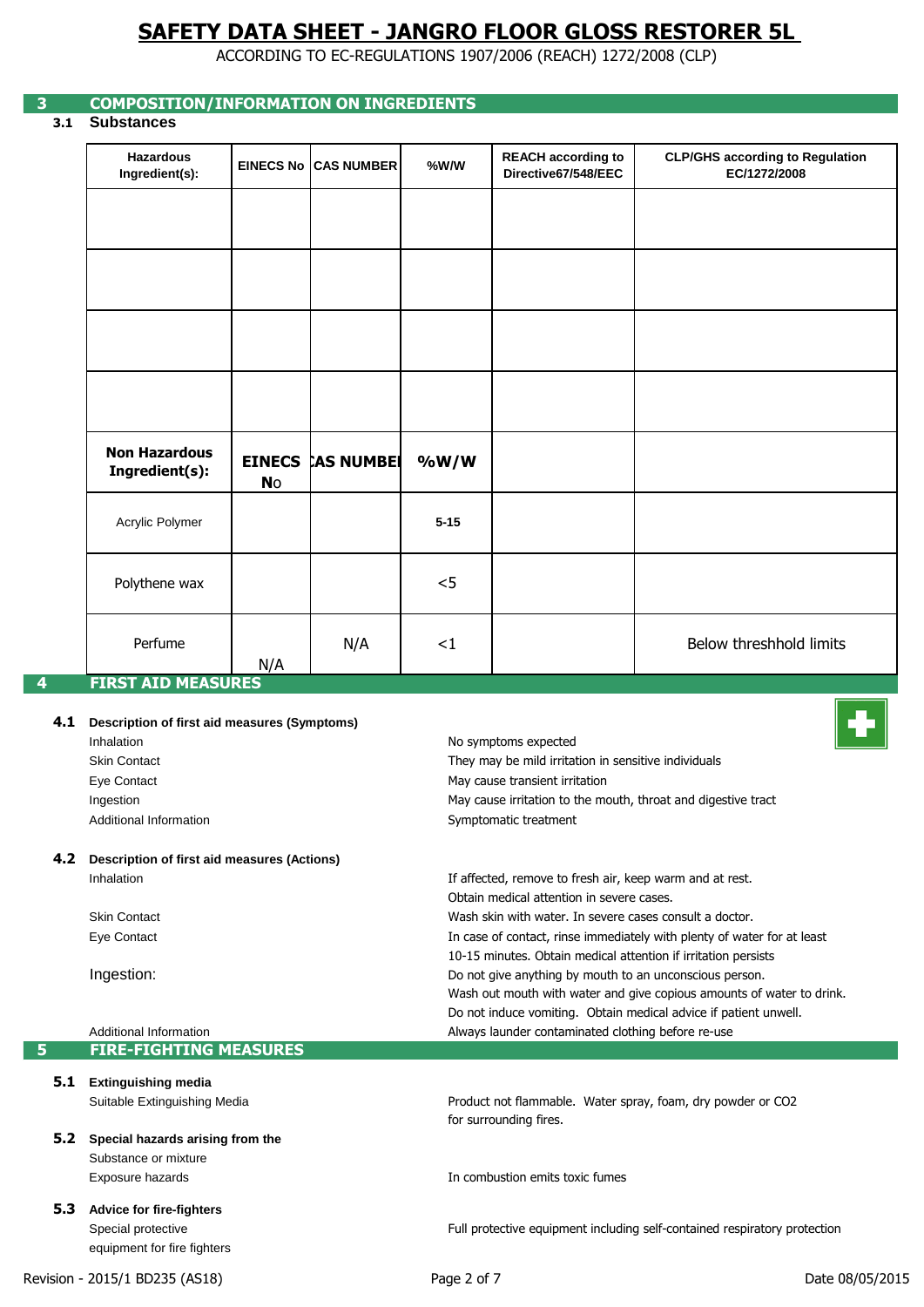ACCORDING TO EC-REGULATIONS 1907/2006 (REACH) 1272/2008 (CLP)

### **6 ACCIDENTAL RELEASE MEASURES**

- **6.1 Personal precautions, protective equipment and emergency procedures**
- **6.2 Environmental precautions**
- **6.3 Methods and material for containment and cleaning up**
- **6.4 Reference to other sections**
- **6.5 Additional Information**

### **7 HANDLING AND STORAGE**

- **7.1 Precautions for safe handling**
- **7.2 Conditions for safe storage, including any incompatibilities**
- **7.3 Suitable packagine**
- **7.3 Specific end use(s)**

Avoid contact with eyes and prolonged skin contact

unauthorised personnel. Do not attempt to take action without Mark out the contaminated area with signs and prevent access to

Do not discharge into drains or rivers. Contain the spillage using bunding.

contained with sawdust and disposed of under local authority regulations. Small spills can be handled with a mop and water. Large spills should be

suitable protective clothing – see section 8 of SDS

Keep in original containers

Do not store below 5ºC or above 30ºC Keep tightly closed when not in use

### **8 EXPOSURE CONTROLS / PERSONAL PROTECTION**

#### **8.1 Control Parameters**

Hazardous Ingredients

NO OCCUPATIONAL LIMIT ASSIGNED

| Workplace exposure limits |            | Respirable dust |            |             |  |
|---------------------------|------------|-----------------|------------|-------------|--|
| <b>State</b>              | 8 hour TWA | 15 min STEL     | 8 hour TWA | 15 min Stel |  |
|                           |            |                 |            |             |  |
|                           |            |                 |            |             |  |
|                           |            |                 |            |             |  |
|                           |            |                 |            |             |  |

#### **8.2 Exposure Controls**

Engineering measures Respiratory Protection Hand Protection Eye Protection Skin Protection Wear protective gloves (Butyl rubber or Polyvinyl chloride) Not required under normal circumstances. Wear suitable protective overalls Wear safety goggles Not necessary under normal usage Always wash hands after handling product.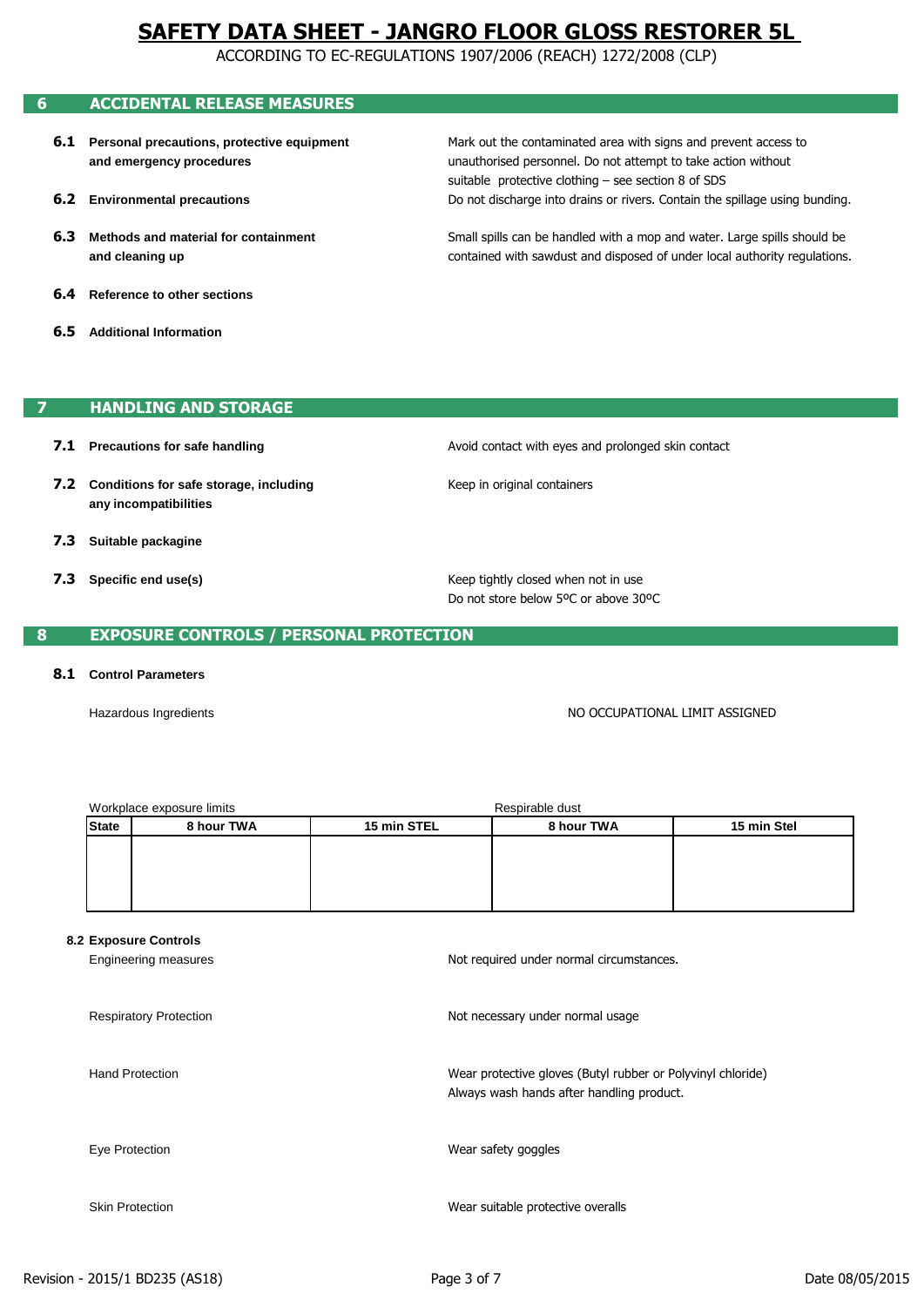ACCORDING TO EC-REGULATIONS 1907/2006 (REACH) 1272/2008 (CLP)

## **9 PHYSICAL AND CHEMICAL PROPERTIES**

### **9.1 Information on the basic physical and chemical properties**

| Form:                         | Liquid                |
|-------------------------------|-----------------------|
| Odour:                        | Fresh                 |
| Colour:                       | Green                 |
| Viscosity:                    | Thin liquid           |
| pH (Value):                   | 7-9 approx            |
| Density (g/ml):               | $1.015$ approx        |
| <b>Boiling Point:</b>         | >100 degrees celcius  |
| Flash Point:                  | Not Applicable        |
| Melting Point:                | $< 0$ degrees celcius |
| Pour Point (Deg C):           | $< 0$ degrees celcius |
| Auto Ignition Temp.           | Not Applicable        |
| Vapour Pressures:             | Not Applicable        |
| Solubility (water):           | Soluble               |
| Solubility (other):           | Not Applicable        |
| <b>Partition Coefficient:</b> | Not Applicable        |
| Flammable Limits:             | Not Applicable        |
| Oxidising Props.              | Not Applicable        |

### **9.2 Other information**

Not applicable

### **10 STABILITY AND REACTIVITY**

| 10.1 Reactivity                         | Not expected to be reactive.        |
|-----------------------------------------|-------------------------------------|
| 10.2 Chemical Stability                 | Stable under normal conditions      |
| 10.3 Possibility of hazardous reactions | No polymerisation reaction expected |
| 10.4 Conditions to avoid                | Extremes of temperature             |
| 10.5 Incompatible materials             | Strong oxidising/reducing agents    |
| 10.6 Hazardous decompostion products    | Burning produces Oxides of Carbon   |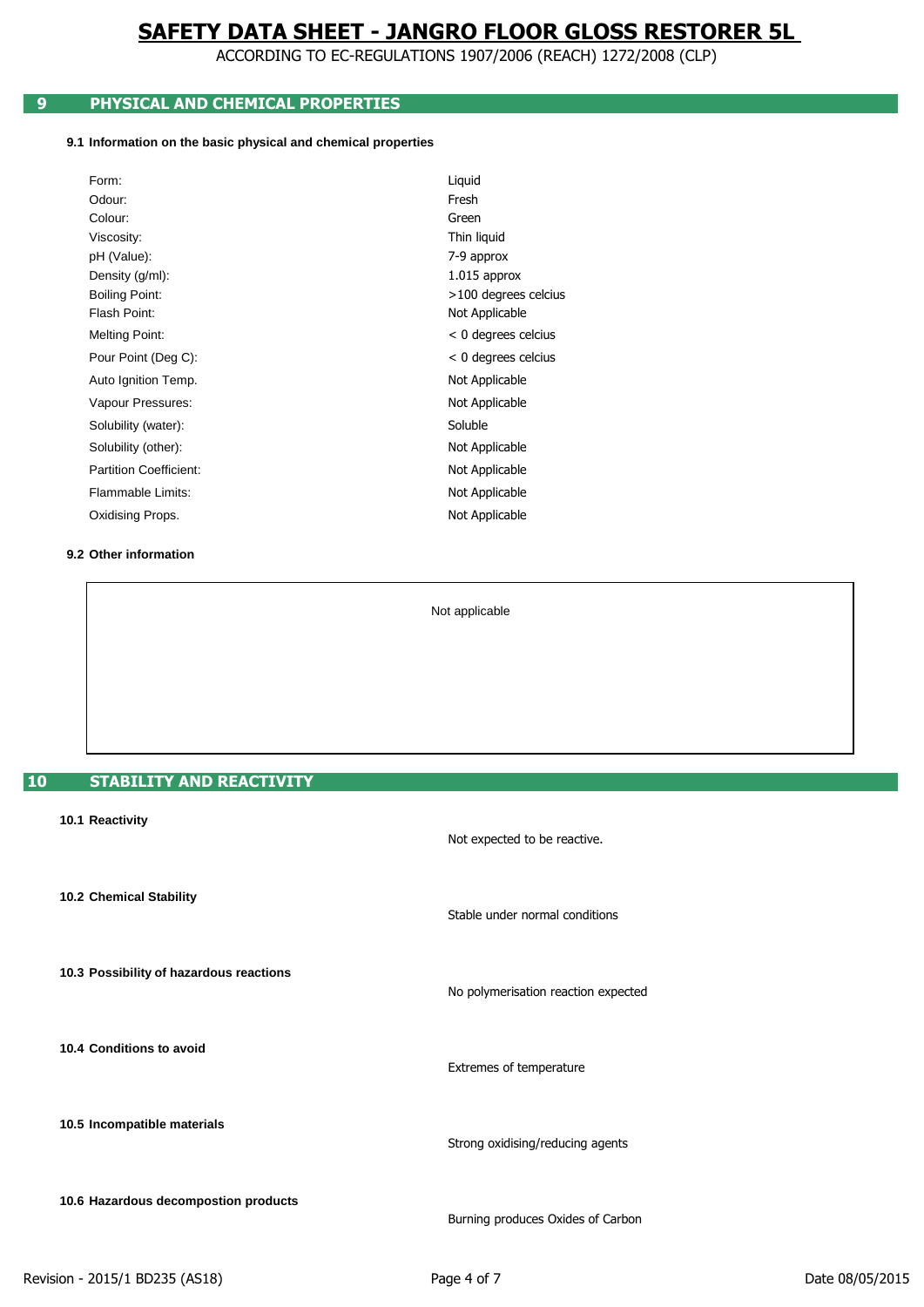ACCORDING TO EC-REGULATIONS 1907/2006 (REACH) 1272/2008 (CLP)

### **11 TOXICOLOGICAL INFORMATION**

### **11.1 Information on toxicological effects**

**Toxicity values**

| Route                     | <b>Species</b>   | Test                | Value              | <b>Units</b>      |
|---------------------------|------------------|---------------------|--------------------|-------------------|
| No toxicological research | has been carried | out on this product | Expected to be low | toxicity based on |
|                           |                  |                     |                    | available data    |
|                           |                  |                     |                    |                   |
|                           |                  |                     |                    |                   |

### **Relevant effects for mixture**

| Effect         | Route | <b>Basis</b> |
|----------------|-------|--------------|
| Not determined |       |              |
|                |       |              |
|                |       |              |

#### **11.2 Symptoms / Routes of exposure**

| Skin contact | May cause slight/mild irritation to sensitive skin with prolonged contact.               |
|--------------|------------------------------------------------------------------------------------------|
| Eye Contact  | May cause mild irritation                                                                |
| Ingestion    | May cause irritation to the mouth, throat and digestive tract.<br>May also Cause nausea. |
| Inhalation   | Under normal use should not present a hazard                                             |

### **12 ECOLOGICAL INFORMATION**

### **12.1 Toxicity**

### **Eco Toxicity values**

| <b>Species</b>               | <b>Test</b>             | Value         | <b>Units</b> |
|------------------------------|-------------------------|---------------|--------------|
| No eco toxicological testing | has been carried out on | this product. |              |
|                              |                         |               |              |

| 12.2 Persistence and degradability      | The surfactant(s) used in this preparation comply(s) with the biodegradability<br>criteria as laid down in Regulation (EC) No 648/2004 on detergents.<br>Data to support this assertion are held at the disposal of the competent<br>authorities of the Member States and will be made available to them, at their<br>direct request or at the request of a detergent manufacturer. |
|-----------------------------------------|-------------------------------------------------------------------------------------------------------------------------------------------------------------------------------------------------------------------------------------------------------------------------------------------------------------------------------------------------------------------------------------|
| 12.3 Bioaccumulative potential          | No bioaccumulation potential.                                                                                                                                                                                                                                                                                                                                                       |
| 12.4 Mobility in soil                   | Readily absorbed into soil                                                                                                                                                                                                                                                                                                                                                          |
| 12.5 Results of PBT and vPvB assessment | Does not contain PBT or vPvB substances.                                                                                                                                                                                                                                                                                                                                            |
| 12.6 Other Adverse Effects              | Negligible ecotoxicity.                                                                                                                                                                                                                                                                                                                                                             |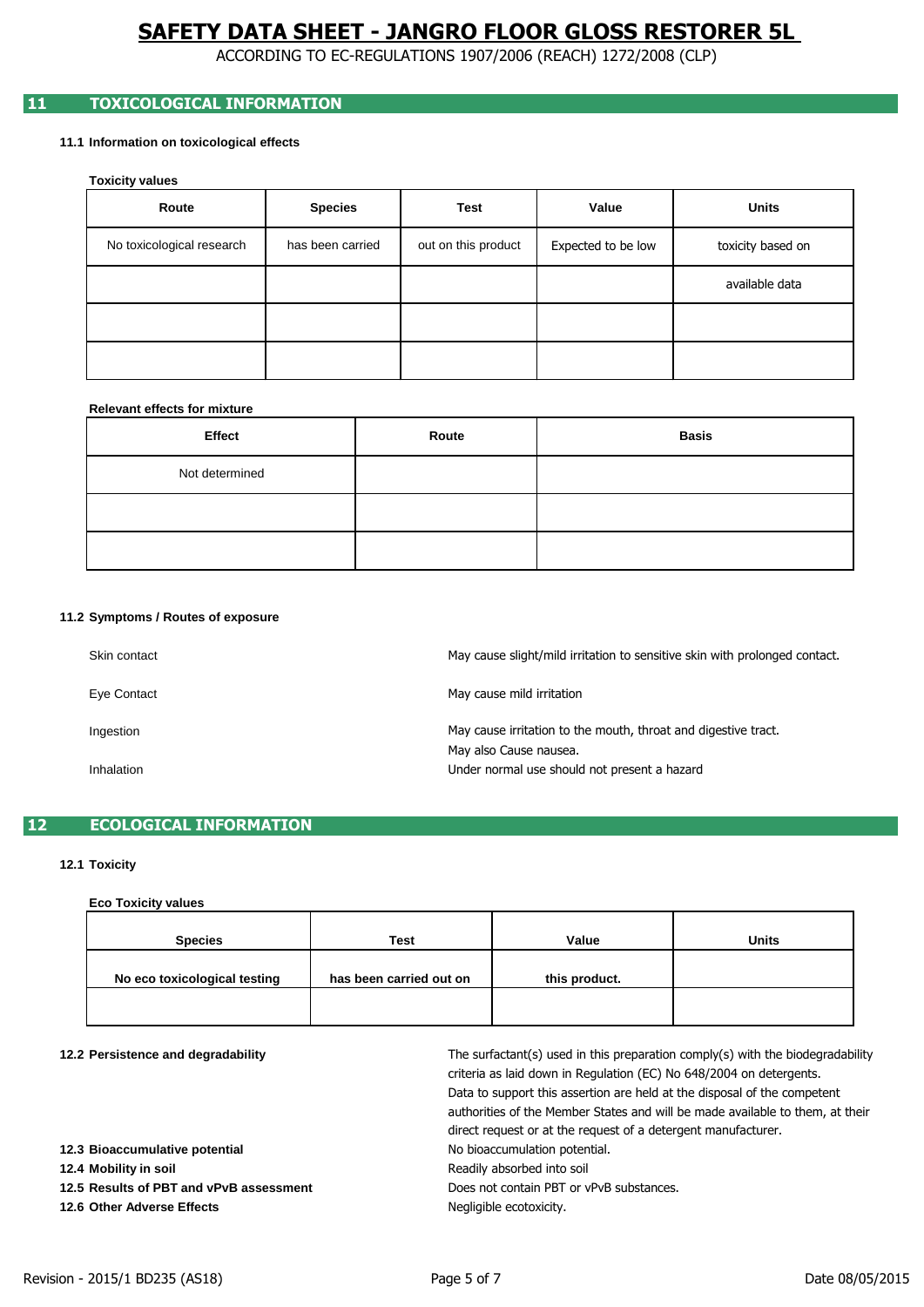ACCORDING TO EC-REGULATIONS 1907/2006 (REACH) 1272/2008 (CLP)

# **13 DISPOSAL CONSIDERATIONS 13.1 Waste treatment methods** Disposal operations Disposal of packaging **14 TRANSPORT INFORMATION 14.1 UN Number 14.2 UN Proper shipping name 14.3 Transport hazard class(es) ARD/RID : Class IMDG : Proper shipping name IATA : Proper shipping name 14.4 Packing Group 14.5 Environmental hazards** Environmental hazardous Marine pollutant **14.6 Special precautions for user** Not applicable This product is not classified according to ADR/RID. Not regulated for transport No No **NB: The users attention is drawn to the possible existance of regional or national regulations regarding disposal** Dispose of in accordance with Local Authority Guidelines and Regulations Dispose of in accordance with Local Authority Guidelines and Regulations

### **15 REGULATORY INFORMATION**

**This preparation was classified in compliance with the following directions and regulations**

and including Regulation (EU) No 453/2010. Regulation (EC) No 1272 of classification, labelling and packaging of substances and mixtures. Regulation (EC) No 1907/2006 (REACH) and amendments thereof up to the European Parliament and of the Council of 16 December 2008 on

Substances of Very High Concern for Authorization in accordance with None of the constituent ingredients are listed on the candidate list of Article 59(10) of the REACH Regulation.

regulations or provisions. The regulatory information given above only indicates the principal regulations specifically applicable to additional provisions which complete these regulations. Refer to all applicable national, international and local the product described in this safety data sheet. The user`s attention is drawn to the possible existence of